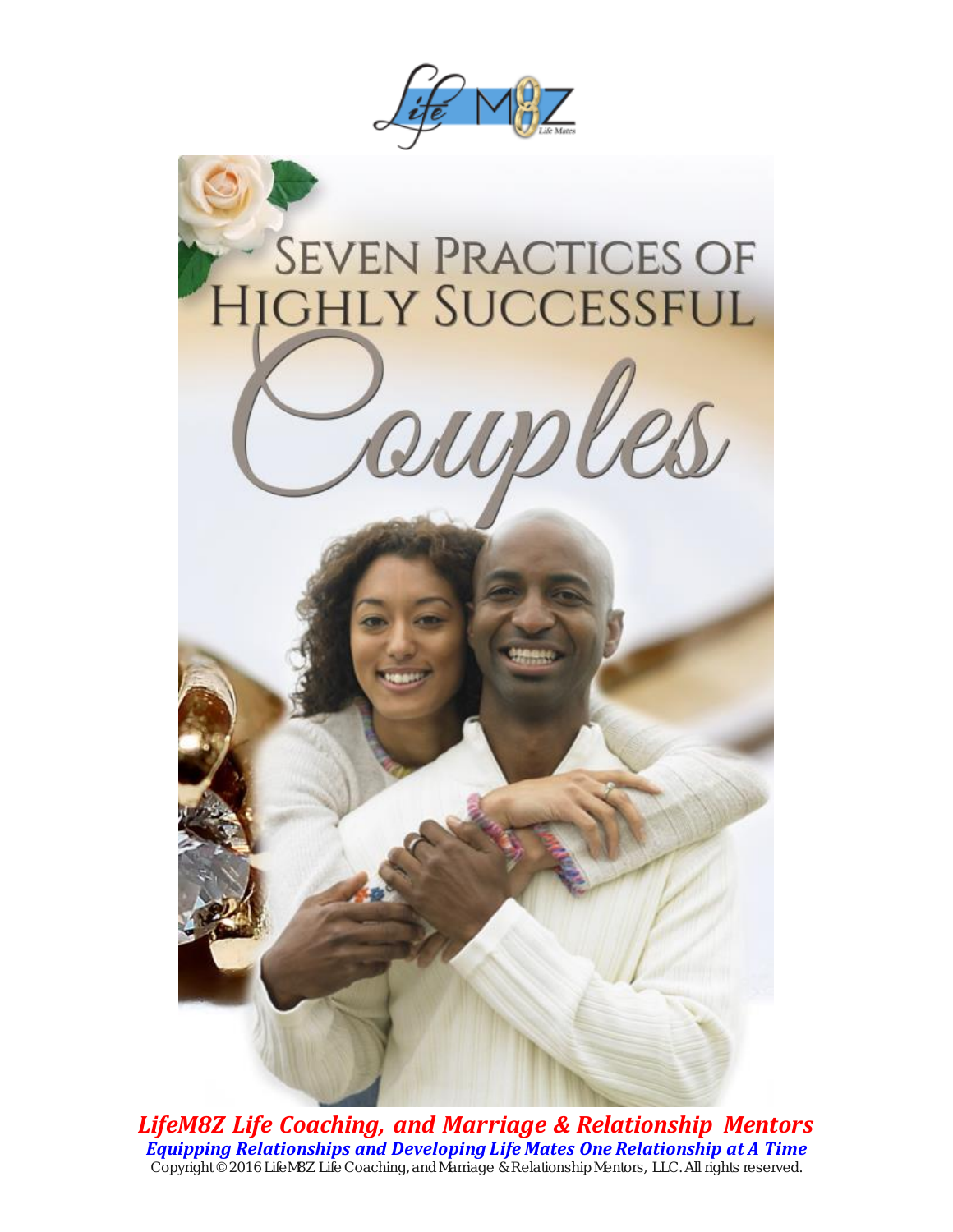Copyright © 2016 LifeM8Z Life Coaching, and Marriage & Relationship Mentors, LLC. All rights reserved. No part of this publication may be used, transferred or reproduced in any form or by any means, or stored in a database or retrieval system, without prior permission of the publisher. Making copies of any part of this publication for any purpose other your own personal use and/or electronically forwarding or emailing it to other non-paying recipients is not permitted.

**Disclaimer and/or Legal Notices:** The author and publisher of this publication and the accompanying materials have used their best efforts in preparing this publication. This publication is for informational purposes only. While every attempt has been made to verify the information provided in this publication, the author and publisher make no representation or warranties with respect to accuracy, applicability, fitness, or completeness of the contents. If you wish to apply the ideas contained in this publication, you are taking full responsibility for your actions. The author and publisher disclaim any warranties (express or implied), merchantability, or fitness for any particular purpose. The author and publisher shall in no event be held liable to any party for any direct, indirect, punitive, special, incidental or other consequential damages arising directly or indirectly from any use of this material, which is provided "as is", and without warranties. As always, the advice of a competent legal, tax, accounting or other professional should be sought. The author and publisher do not warrant the performance, effectiveness or applicability of any sites listed or linked to in this publication. All links are for information purposes only and are not warranted for content, accuracy or any other implied or explicit purpose. (This disclaimer was created using an SEQ Legal template.)

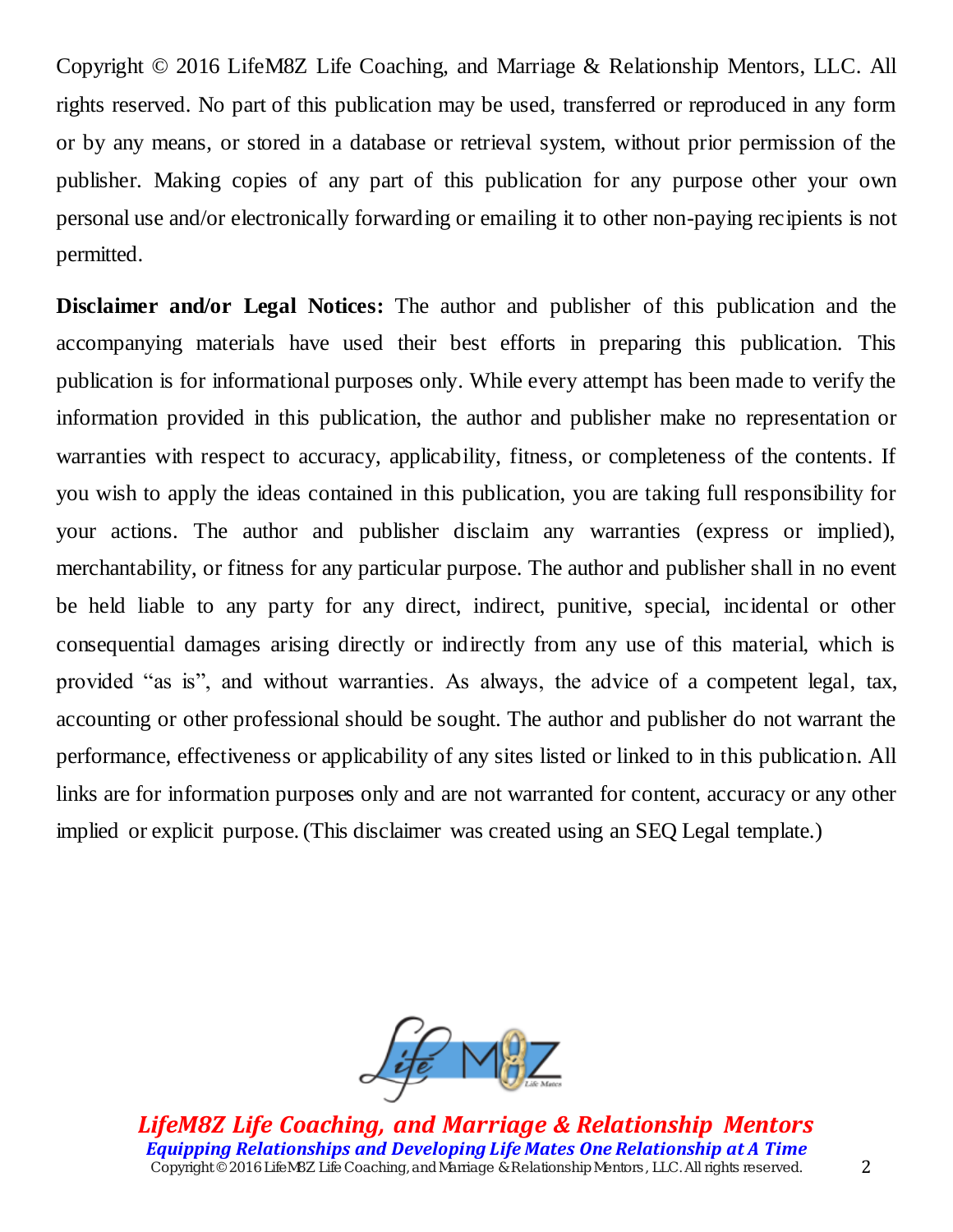# **Michael & Myra Holmes Life Coaches and Marriage/Relationship Mentors [www.LifeM8Z.com](http://www.lifem8z.com/)**



Michael and Myra have been courting for 38 years and have survived and thrived more than 36 years of marriage. They have three daughters two of whom are biological and one was chosen. Michael and Myra Holmes are Certified Professional Life Coaches, Certified Better Marriages Leader Couple, Certified Prepare/Enrich Facilitators, and Co-Marriage Ministry

Servant Leaders at Six Mount Zion Baptist Temple in Hampton VA. In addition, Michael and Myra present marriage/relationship seminars for the Hampton Department of Social Services Healthy Families Partnership and Mary Immaculate Hospital. They have coached and mentored hundreds of couples and have accumulated nearly 55 years of combined experience working at Crisis Intervention Centers, Rape Crisis Centers, Marriage Enrichment events and retreats, parenting education, and church ministries to marriages. Michael served 27 years in the U.S. Air Force before he retired with the rank of Colonel. Myra and Michael enjoy helping couples learn how to give and receive love.

Michael and Myra founded Life M8Z and focused its mission on meeting the needs of married couples, engaged couples, couples thinking about marriage, committed couples and partnerships, and couples preparing for their next marriage. They view potential conflict areas within a relationship as opportunities for growth.

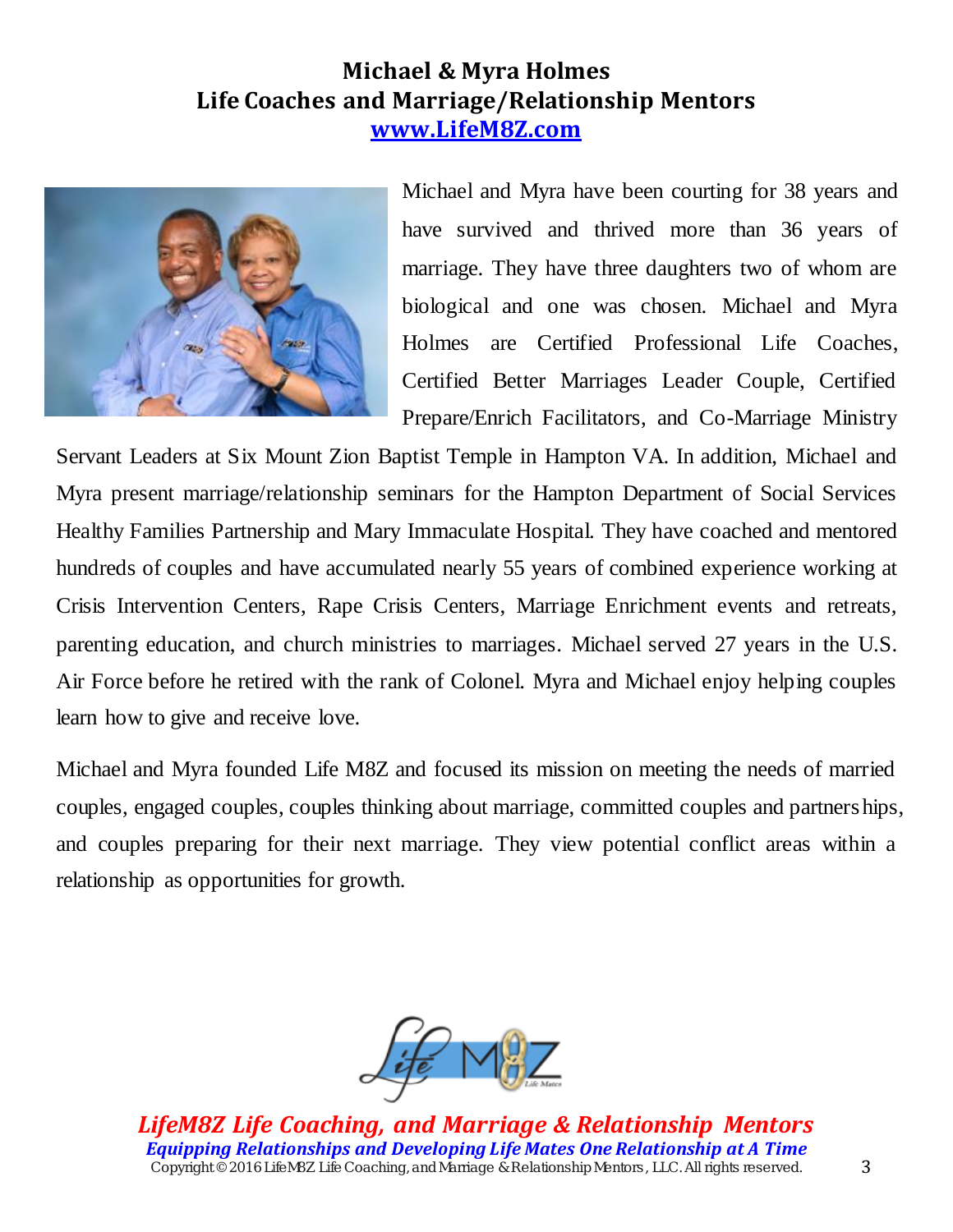# *Seven Practices of Highly Successful Marriages*

Why do some couples have "perfect" relationships, while other relationships suffer from the absence of love, passion, and intimacy? Read on as we share the seven practices the most successful couples we've coached and mentored have in common.

## Practice #1. *Commit to an Ongoing Process to Improve Your Relationship*

Successful couples commit to an on-going process of continuously assessing the health of their relationship and fine-tuning it when required. They make it a priority to maintain a healthy relationship by investing time and effort to consistently improve the health of their relationships. Successful couples actively seek out opportunities to gain knowledge and acquire skills to enrich their relationship. They attend marriage and relationship seminars, couple's retreats, and read books and articles. And lastly, a secret ingredient for many successful couples is they associate with other positive-loving couples and they seek out more experienced couples to serve as their role models and mentors.

#### Practice #2. *Communicate Your Commitment*

Masters of this habit send their mate frequent messages that their love and fidelity is secure. When the dark clouds come and the storm winds begin to blow (and they will), these couples never doubt their bond and commitment to let nothing come between them…together 2-as-1 until death.

## Practice #3. *Build Strong Relationship by Sharing Your Worlds*

Intimacy is more than just "sex." Actually, there are 7 types of intimacy. They are:

1. *Sexual Intimacy:* Sharing a mutually satisfying, enjoyable, and fulfilling sexual relationship

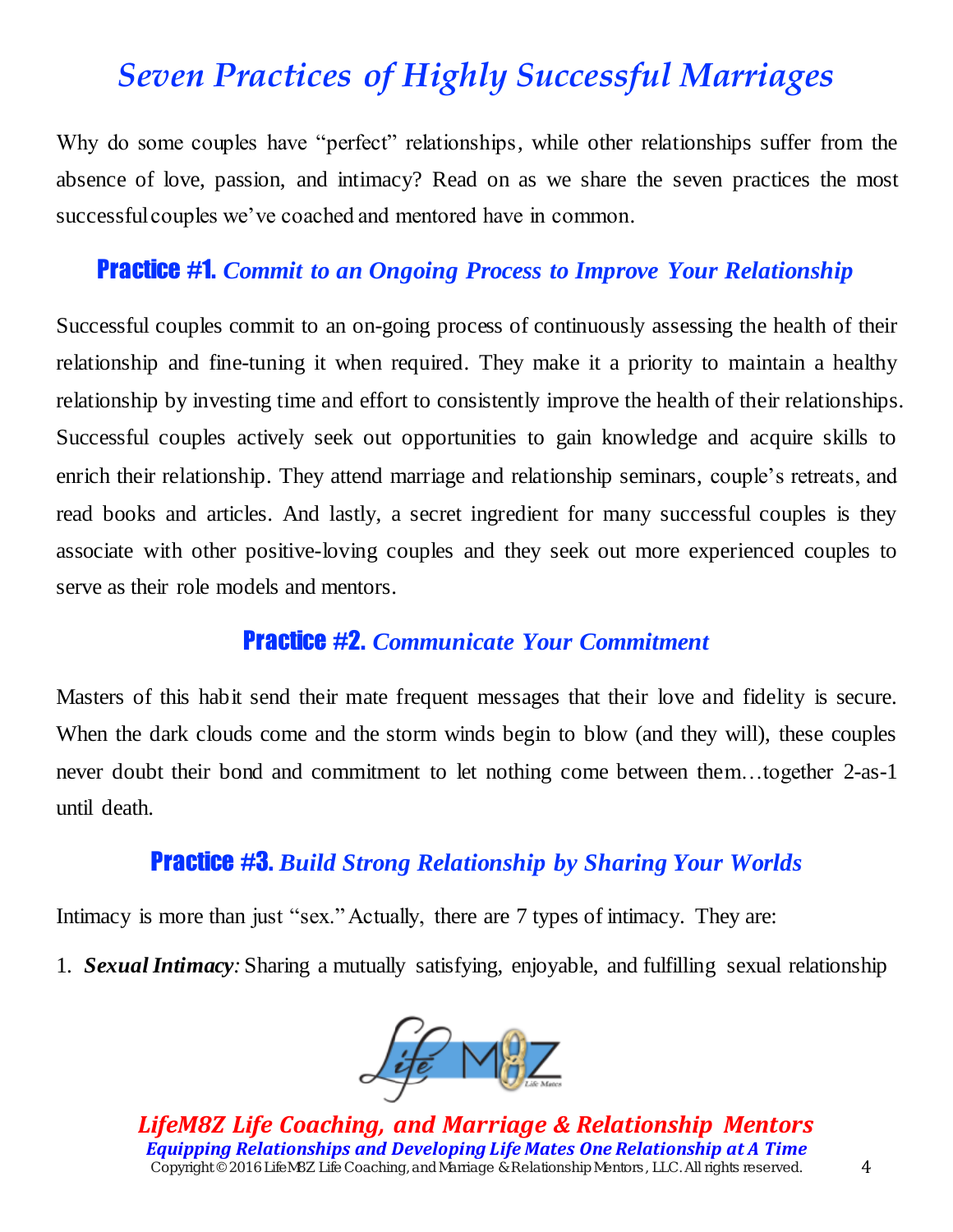- 2. *Emotional Intimacy:* Feeling safe to openly express hopes, desires, and fears without judgement
- 3. *Intellectual Intimacy:* Both partners are free to share their thoughts, ideas, and opposing views in a risk-free environment
- 4. *Recreational Intimacy:* Enjoy shared leisure time doing activities that you enjoy doing together
- 5. *Social Intimacy:*Develop common friendships with other positive like-minded couples
- 6. *Commitment Intimacy:* Work to get to the point that you both know…that you know, you're going to make it
- 7. *Spiritual Intimacy:* Enjoy the reward of a strong spiritual connection by shifting your spiritual beliefs from your head, to your heart, and then expressing it in your life together…especially during difficult times. Pray for your mate. As you look into yourself, ask God help you to see you own flaws and areas that you need to improve in order to be a better partner in your relationship.

# Practice #4. *Combat Complacency*

Make an effort daily, to show the value you place on your mate through your words and actions. Express the intense joy you feel because you are life-mates. Work hard at improving your relationship and learning how to accept the differences and celebrate the uniqueness your lover brings into your life.